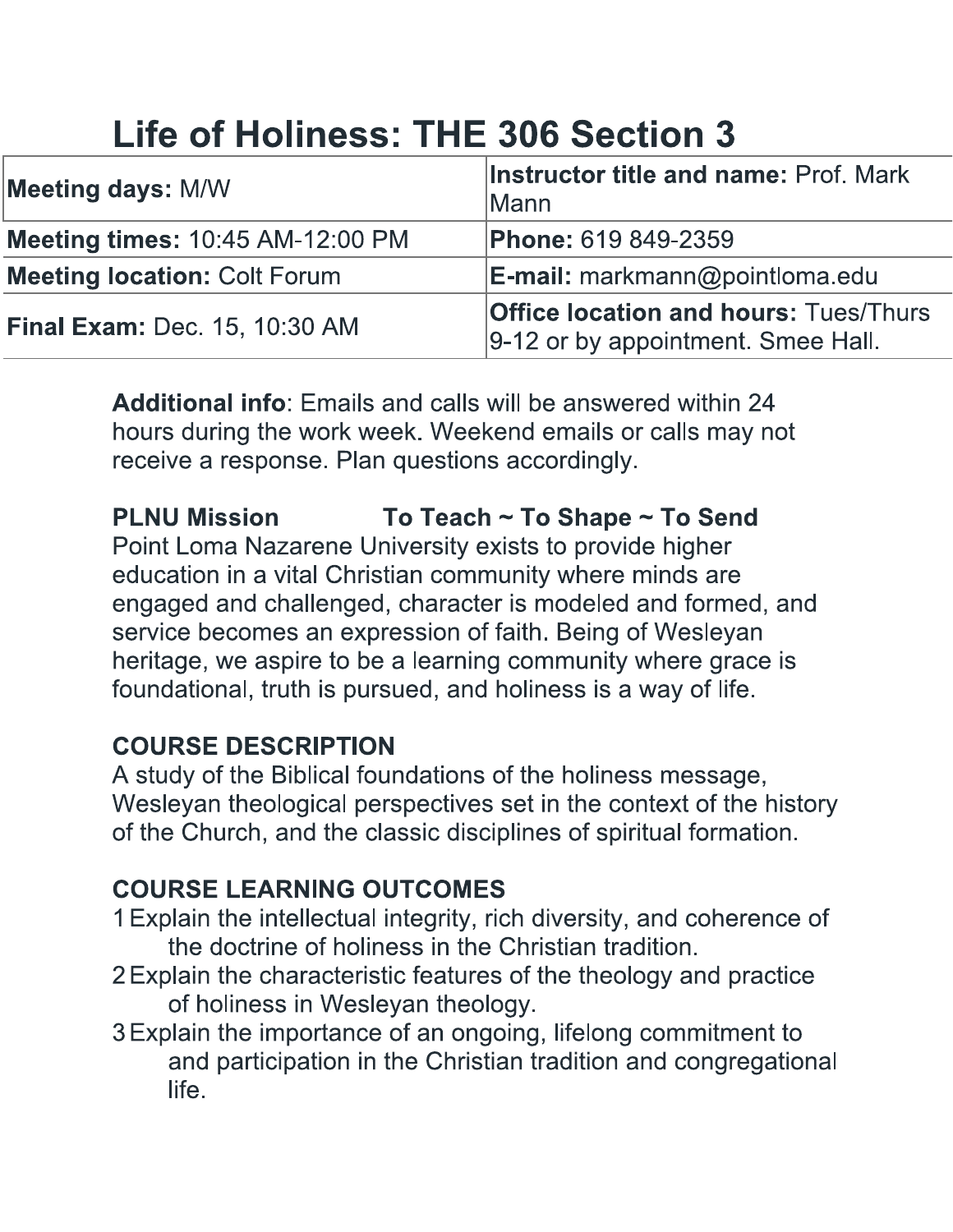## **REQUIRED TEXTS (Available in PLNU Bookstore)**

## Richard Foster, Streams of Living Water: Celebrating the **Great Traditions of Christian Faith**

Henri Nouwen, The Way of the Heart.

Marjorie Thompson, Soul Feast: An Introduction to the **Christian Spiritual Life.** (2014 Revised Ed.)

#### Bernie Van Der Wall, Rethinking Holiness: A Theological Introduction.

Additional readings and electronic resources as assigned in the Modules.

## **COURSE SCHEDULE AND ASSIGNMENTS**

Course expectations and assignments are detailed in the Modules.

#### **Assignments Points**

| <b>Assignment</b>           | Points       |
|-----------------------------|--------------|
| Journal                     | $20x12=240$  |
| <b>Passing the Peace</b>    | 10           |
| Autobiography               | 100          |
| <b>Church Visits</b>        | $50x2 = 100$ |
| <b>Practice Reflections</b> | 50x8=400     |
| <b>Saint Presentation</b>   | 50           |
| <b>Rule of Life</b>         | 100          |
| <b>Total</b>                | 1000         |

## **Grading Scale:**

| A=93-100%               | $ C = 73 - 76\%$           |
|-------------------------|----------------------------|
| lA-=90-92%<br>B+=87-89% | $ C=70-72\%$<br>ID+=67-69% |
| IB=83-86%               | $ID = 63 - 66\%$           |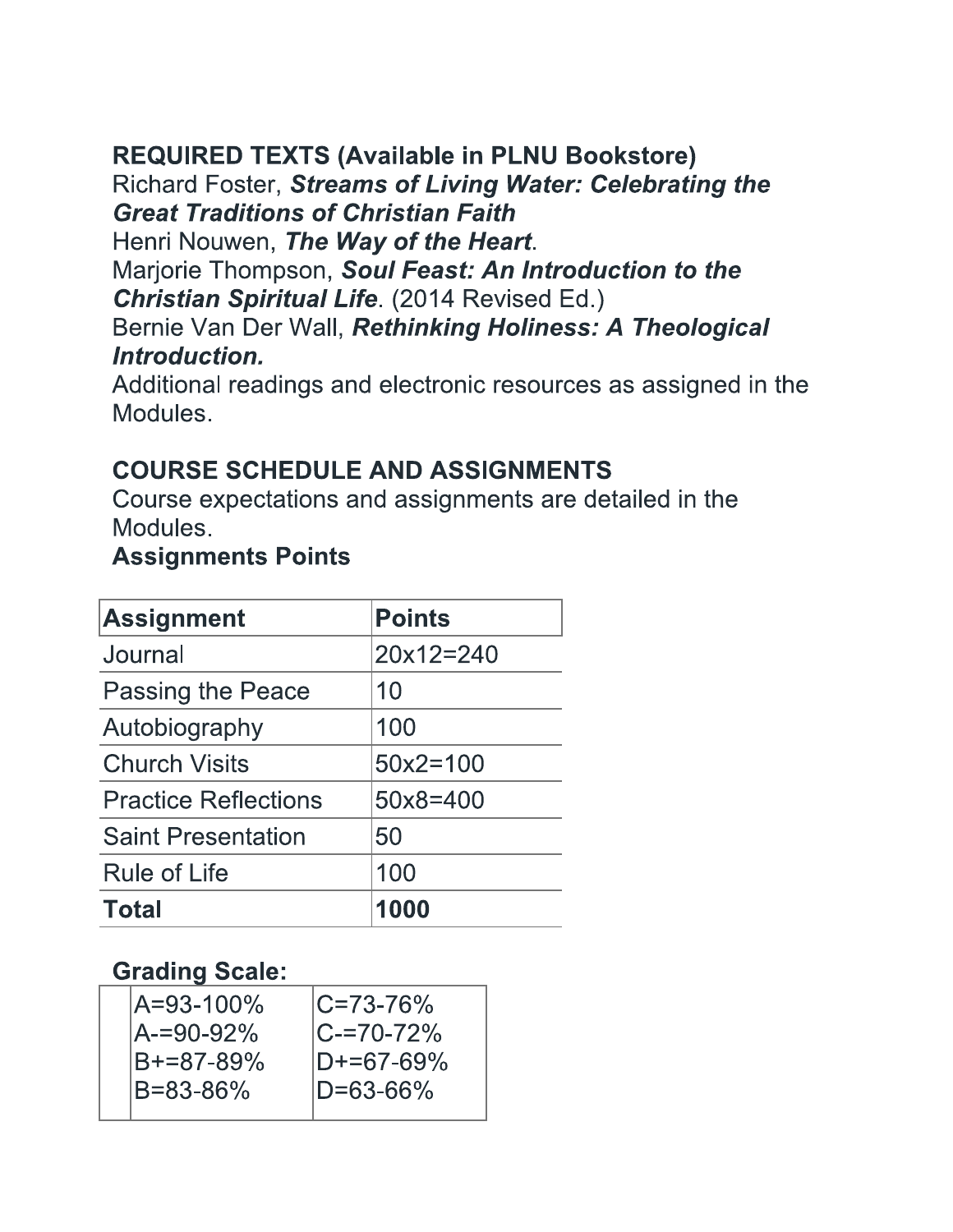| B-=80-82%       | $ D=60-62\%$ |
|-----------------|--------------|
| $ C+ = 77-79\%$ | $ F=0-59\%$  |

# **INCOMPLETES AND LATE ASSIGNMENTS**

All assignments are to be submitted/turned in by the beginning of the class session when they are due-including assignments posted in Canvas. Incompletes will only be assigned in extremely unusual circumstances.

# **SCHOOL OF THEOLOGY INCLUSIVE LANGUAGE POLICY**

The School of Theology and Christian Ministry is committed to the equality of women and men. Recognizing that people have often used the English language ins ways that imply the exclusion or inferiority of women, the department urges students, faculty and staff to avoid sexist language in public discourse, in classroom discussion, and in their writings.

## **FINAL EXAMINATION POLICY**

Successful completion of this class requires taking the final examination on its scheduled day. The final examination schedule is posted on the Class Schedules site. No requests for early examinations or alternative days will be approved.

# PLNU COPYRIGHT POLICY

Point Loma Nazarene University, as a non-profit educational institution, is entitled by law to use materials protected by the US Copyright Act for classroom education. Any use of those materials outside the class may violate the law.

# PLNU ACADEMIC HONESTY POLICY

Students should demonstrate academic honesty by doing original work and by giving appropriate credit to the ideas of others. Academic dishonesty is the act of presenting information, ideas, and/or concepts as one's own when in reality they are the results of another person's creativity and effort. A faculty member who